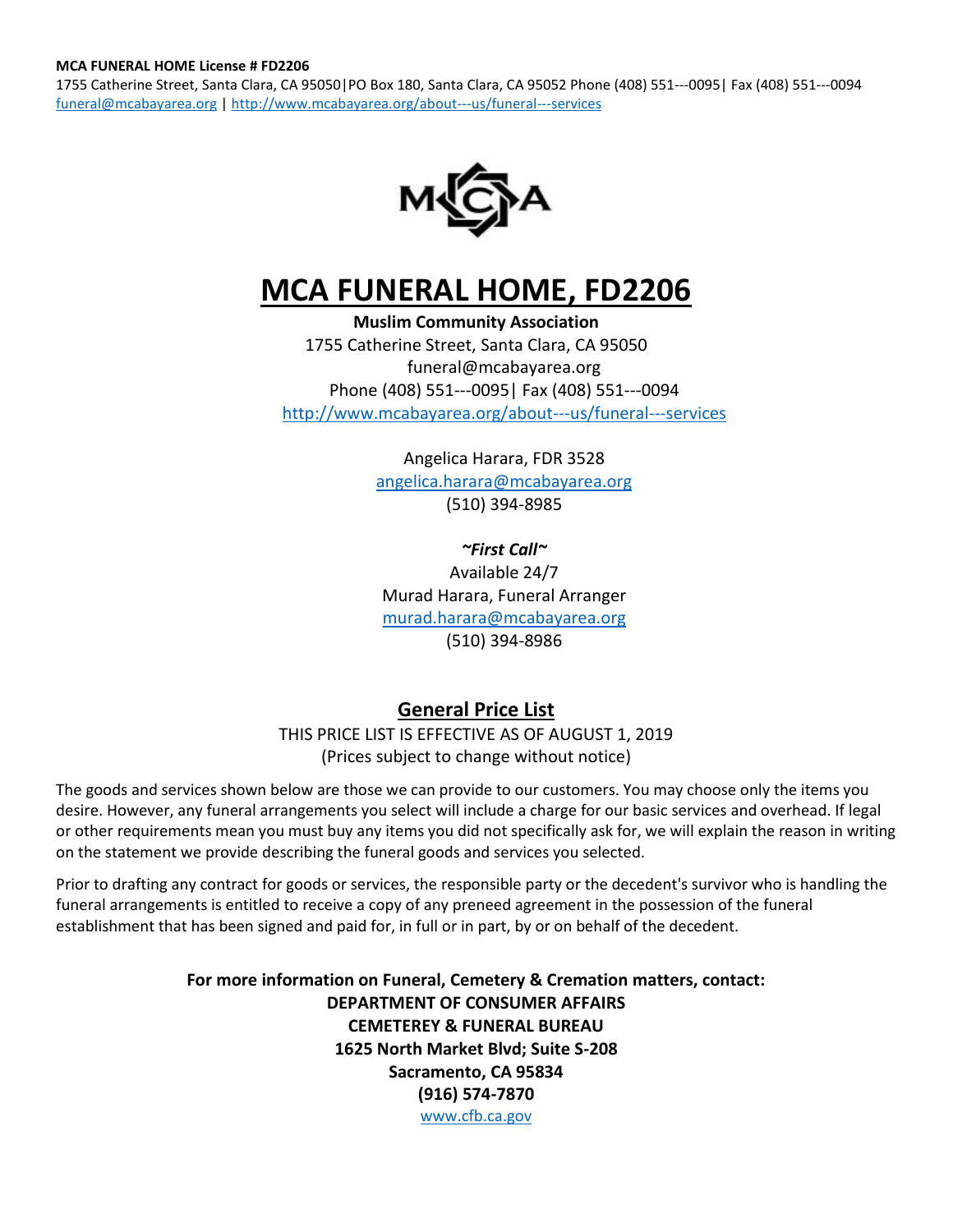#### **MCA FUNERAL HOME License # FD2206**

1755 Catherine Street, Santa Clara, CA 95050|PO Box 180, Santa Clara, CA 95052 Phone (408) 551---0095| Fax (408) 551---0094 [funeral@mcabayarea.org](mailto:funeral@mcabayarea.org) | <http://www.mcabayarea.org/about---us/funeral---services>

#### **BASIC SERVICES OF FUNERAL DIRECTOR, STAFF, and OVERHEAD** \$950

This is a basic fee for the services of our funeral directors and staff to respond to initial requests for service; arrangement conference with the family or responsible party; arrangement of a funeral; preparation and filing of necessary authorizations and permits; recording vital statistics (Disposition of Remains & Death certificate) coordinating service plans with cemetery; sheltering of the deceased.

This fee is for our basic services and overhead which will be added to the total cost of the funeral arrangements you select.

\*This fee is already included in our charges for Standard Funeral Services Package, immediate burials, and forwarding or receiving of remains.

#### **EMBALMING-not offered**

The law does not require embalming. However, a funeral establishment must refrigerate an un-embalmed body in its possession if burial or cremation does not take place within 24 hours.

Embalming may be necessary, however, if you select certain funeral arrangements, such as a funeral with viewing. If you do not want embalming, you usually have the right to choose an arrangement that does not require you to pay for it, such as a direct cremation or immediate burial. Instances where embalming is required are such as where the remains are to be transferred out of the state or out of the country. Embalming is a chemical process which provides temporary preservation of the body and helps eliminate health hazards.

#### **Other PREPARATION of the BODY and OTHER CARE of the Deceased**

| Preparation & Disinfection of un-embalmed remains-for viewing                                    | \$300 |
|--------------------------------------------------------------------------------------------------|-------|
| Preparation & Disinfection of un-embalmed Autopsied remains-for viewing                          | \$475 |
| Post Autopsy preparation for religious washing                                                   | \$300 |
| Washing (Ghusl) and shrouding (Kafan), female decedents are taken care of by Muslim female staff | \$500 |
| Retrieval and handling of Autopsied remains (Coroner's case)                                     | \$300 |
| Sheltering (refrigeration of remains, required if burial not within 24 hours) for up to 72 hours | \$175 |
| Refrigeration, daily charge after the first 72 hours                                             | \$75  |
| Sheltering of decedent after embalming (per day)                                                 | \$75  |

#### **TRANSPORTATION**

| Transfer of remains into our care, M-F 8:00 AM - 5:00 (within 30 mile radius)                                            | \$400 |
|--------------------------------------------------------------------------------------------------------------------------|-------|
| Removal and transport charges apply to Santa Clara, Alameda, San Francisco, and San Mateo Counties only                  |       |
| Removal from other Counties within Northern California will be charged the basic transportation fee plus \$3.00 per mile |       |
| Transfer after business hours including weekends -ADD                                                                    | \$175 |
| Transfer to or from Airport (San Francisco, Oakland & San Jose Airports                                                  | \$400 |
| Transport to Five Pillars Farm ( $M$ –F 8:00 am – 5:00 pm) or other cemetery within the Bay Area                         | \$375 |
| Service Van-within 30 miles                                                                                              | \$175 |
| Limousine service-Not offered                                                                                            |       |

#### **CASH ADVANCE ITEMS**

| Permit of Disposition (Burial Permit issued by the County)       | <b>S12</b> |
|------------------------------------------------------------------|------------|
| Certified copies of Death Certificate (price varies per County)  | S21        |
| Coroner's fee (varies by County)                                 | at cost    |
| Weekend and Holiday Filing of Permit of Disposition (County fee) | cost +S125 |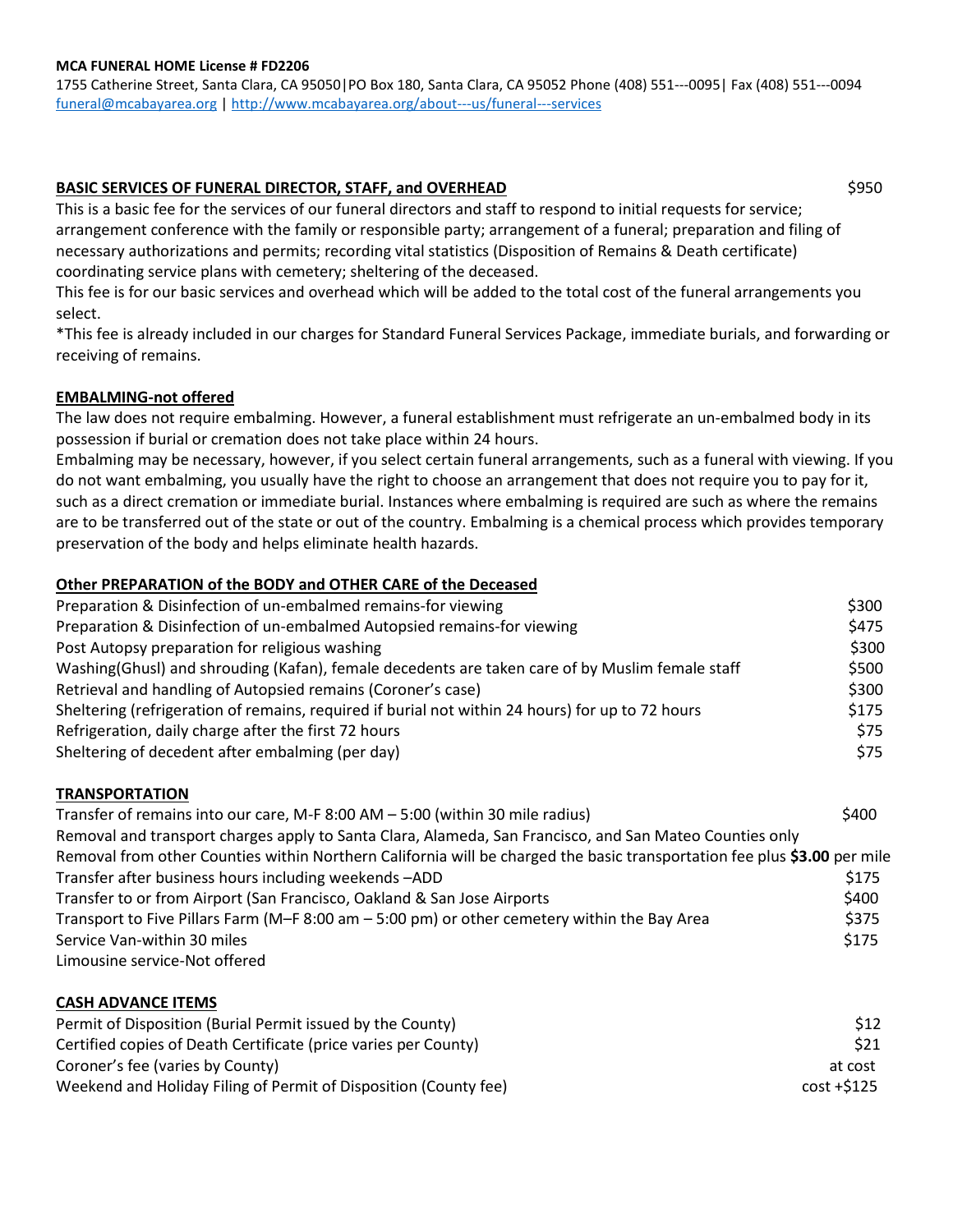#### **MCA FUNERAL HOME License # FD2206**

1755 Catherine Street, Santa Clara, CA 95050|PO Box 180, Santa Clara, CA 95052 Phone (408) 551---0095| Fax (408) 551---0094 [funeral@mcabayarea.org](mailto:funeral@mcabayarea.org) | <http://www.mcabayarea.org/about---us/funeral---services>

#### **FACILITIES and SERVICES**

| Arrangement conference with the family or responsible party; arrangement of a funeral; preparation and filing of         |       |  |
|--------------------------------------------------------------------------------------------------------------------------|-------|--|
| necessary authorizations and permits; recording vital statistics (Disposition of Remains & Death certificate)            | \$900 |  |
| Use of facilities for additional viewing or visitation (per two hours), this includes a staff member who will be present |       |  |
| Monday-Friday, 9am-5pm                                                                                                   | \$500 |  |
| Use of facility for washing, shrouding and viewing by immediate family                                                   | \$775 |  |
| Use of facilities & staff-for viewing                                                                                    | \$500 |  |
| Use of facilities & staff for funeral ceremony                                                                           | \$600 |  |
| Use of facilities & staff for memorial service-not offered                                                               |       |  |
| Additional charge for Funeral service on weekends/holidays until 5pm                                                     | \$500 |  |
| Hourly overtime charge after 4 hours or after 5 pm (per Hour)                                                            | \$200 |  |
| Use of equipment & staff for graveside service                                                                           | \$500 |  |
| Coordinating with cemetery for burial arrangements                                                                       | \$500 |  |
| Janazah at Masjid Al-Noor or transportation to MCA 3003 Scott Blvd, if requested                                         | \$600 |  |

| <b>ALTERNATE CONTAINER</b> | range \$95-350 |
|----------------------------|----------------|
| Cardboard container        | \$95           |
| Fiberwood container        | \$350          |

#### **OUTER BURIAL CONTAINER-not available**

#### **DIRECT CREMATION-NOT OFFERED**

A casket is not required for cremation by California law. However, a combustible container is. The container must be one *that can be closed and is leak-resistant. A cardboard box constructed for this purpose is acceptable.*

#### **IMMEDIATE BURIAL**

This package includes: basic services of staff, local transfer of remains into our care, other preparation and care of remains, refrigeration, securing necessary permits, and local transportation to the cemetery  $$1500$ This charge does not include visitation, rites, or ceremonies prior to burial of the body Cemetery charges and fees not included.

## **ISLAMIC BURIAL PACKAGE WITH WASHING, SHROUDING, VIEWING** (Ghusal, Kafan & Janazah Package) \$1850

Basic services of Funeral Director and our staff: arrangement conference with the family or responsible party; arrangement of a funeral; preparation and filing of necessary authorizations and permits; recording vital statistics (Disposition of Remains & Death certificate)

Transfer of remains into our care, M-F 8:00 AM – 5:00 (within 30 mile radius)

Sheltering (refrigeration of remains, required if burial not within 24 hours) for up to 72 hours

Coordinating with cemetery for burial arrangements

Washing(Ghusl) and shrouding (Kafan), female decedents are taken care of by Muslim female staff

Janazah at Masjid Al-Noor or transportation to MCA 3003 Scott Blvd, if requested

Transport to Five Pillars Farm (M–F 8:00 am – 5:00 pm) or other cemetery within the Bay Area

Cardboard container is used for transportation unless a Casket is bought

Package price good for Santa Clara, Alameda, San Francisco & San Mateo Counties only

Additional charges may apply

Add \$500 to package price for weekend and holiday service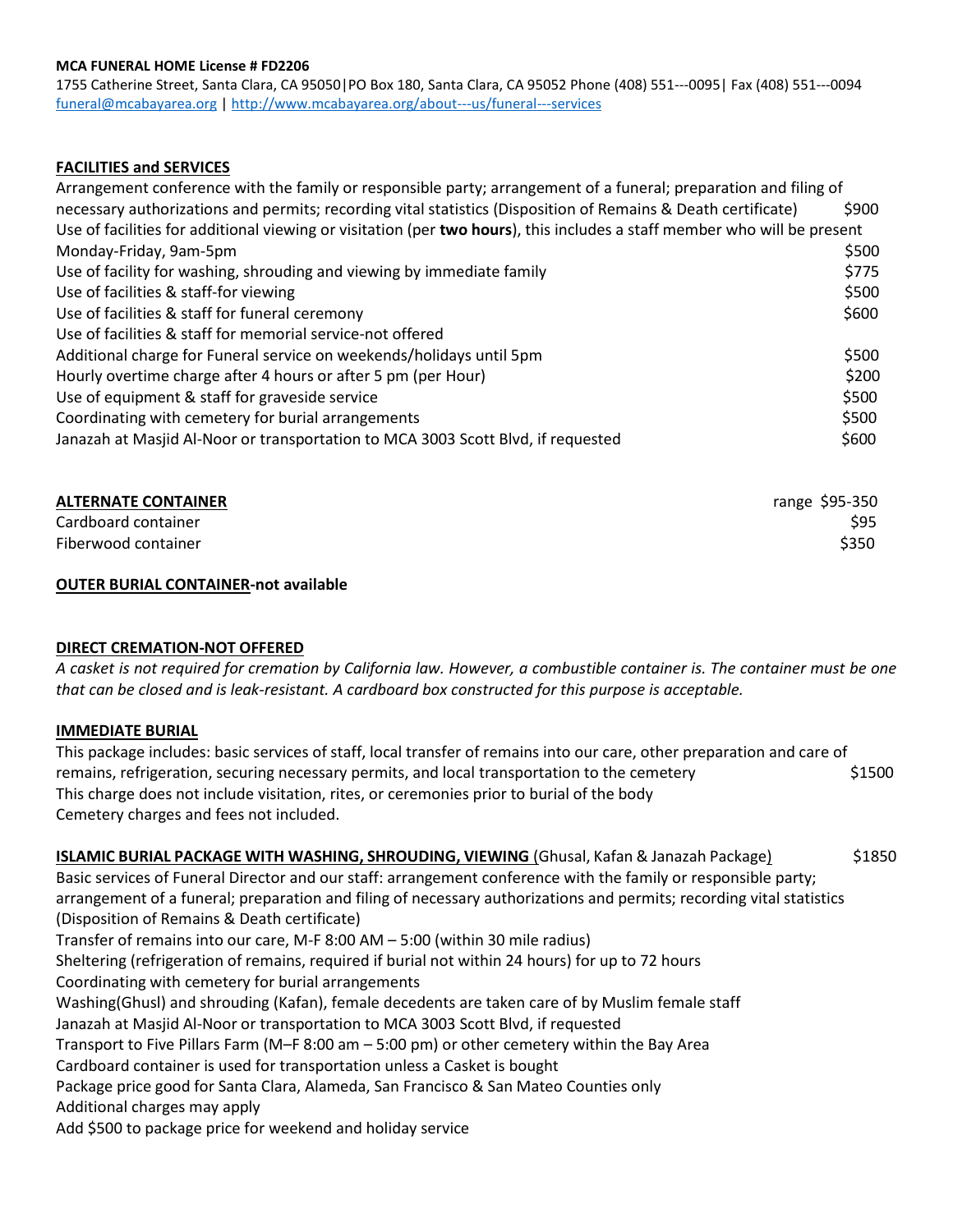#### **MCA FUNERAL HOME License # FD2206**

1755 Catherine Street, Santa Clara, CA 95050|PO Box 180, Santa Clara, CA 95052 Phone (408) 551---0095| Fax (408) 551---0094 [funeral@mcabayarea.org](mailto:funeral@mcabayarea.org) | <http://www.mcabayarea.org/about---us/funeral---services>

#### **FORWARDING REMAINS TO ANOTHER FUNERAL HOME** \$1500.00

This package includes basic service of Funeral Director & Staff, transfer of decedent into our care, filing necessary paperwork, & transportation.

#### **RECEIVING REMAINS FROM ANOTHER FUNERAL HOME** \$1700.00

This package includes basic service of Funeral Director & Staff, transportation of decedent into our care, filing of necessary paperwork for burial permit & death certificate, and transportation to local Cemetery or 5 Pillars in funeral coach.

## **PAYMENT TERMS OUR POLICY REQUIRES 100% OF THE FUNERAL EXPENSES TO BE PAID IN FULL AT THE TIME OF ARRANGEMENT CONFERENCE**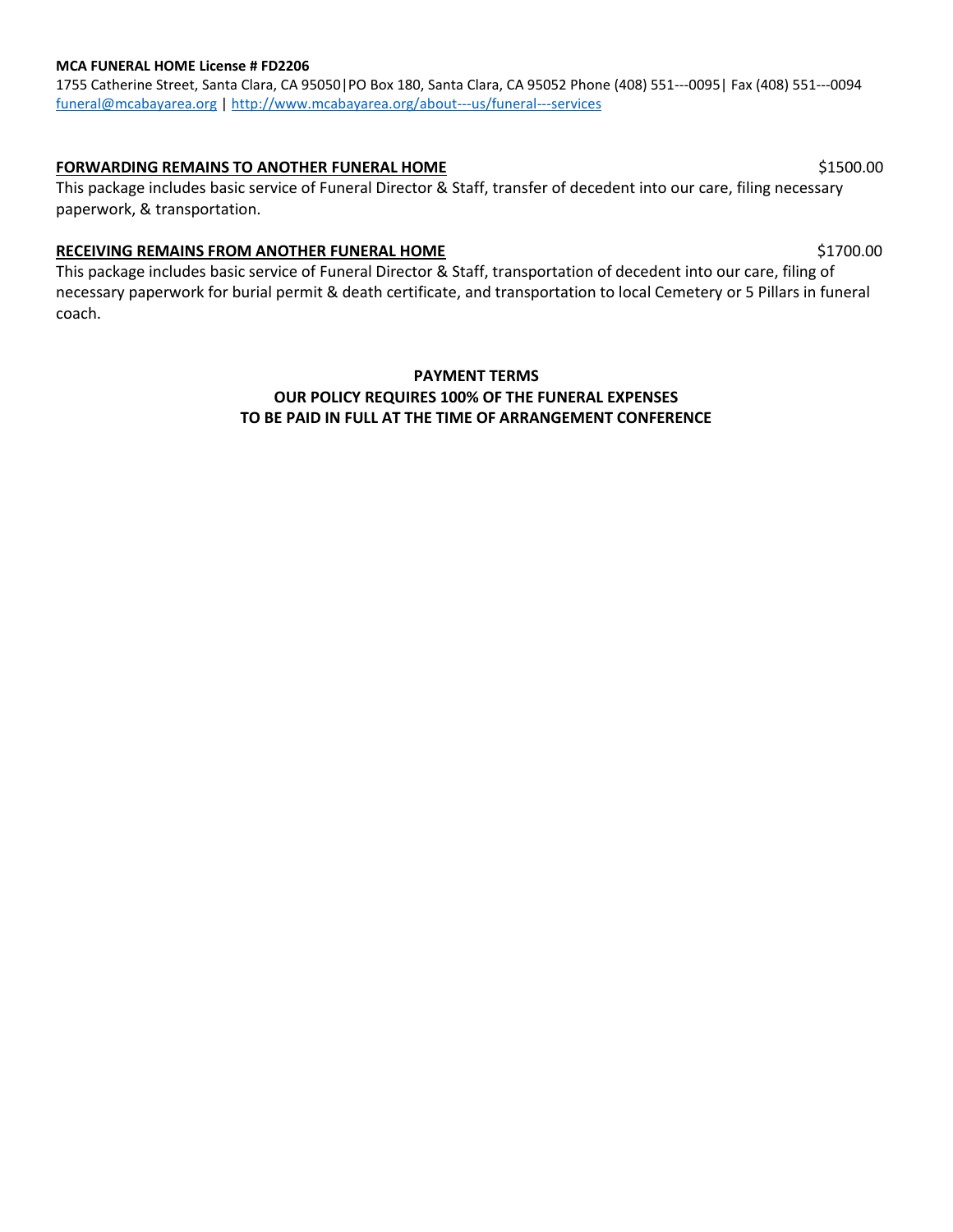1755 Catherine Street, Santa Clara, CA 95050|PO Box 180, Santa Clara, CA 95052 Phone (408) 551---0095| Fax (408) 551---0094 [funeral@mcabayarea.org](mailto:funeral@mcabayarea.org) | <http://www.mcabayarea.org/about---us/funeral---services>

### **"THERE IS NO EVIDENCE THAT ANY CASKET REPRESENTED AS HAVING PROTECTIVE FEATURES, WHICH MAY INCLUDE A GASKET, WILL PRESERVE HUMAN REMAINS."**

# **Casket Price List** \$95-350

(Prices effective August 1,2019 and subject to change without notice) Alternative Container: Card Board (Double wall corrugated Bottom and Single Wall Corrugated) – No Interior \$95 Alternative Container: Flat Gray Fiber Wood– No Interior **\$350** \$350

**Alternative Container: Card Board** \$95 **Alternative Container: Fiber Wood** \$350

 $\overline{\phantom{0}}$